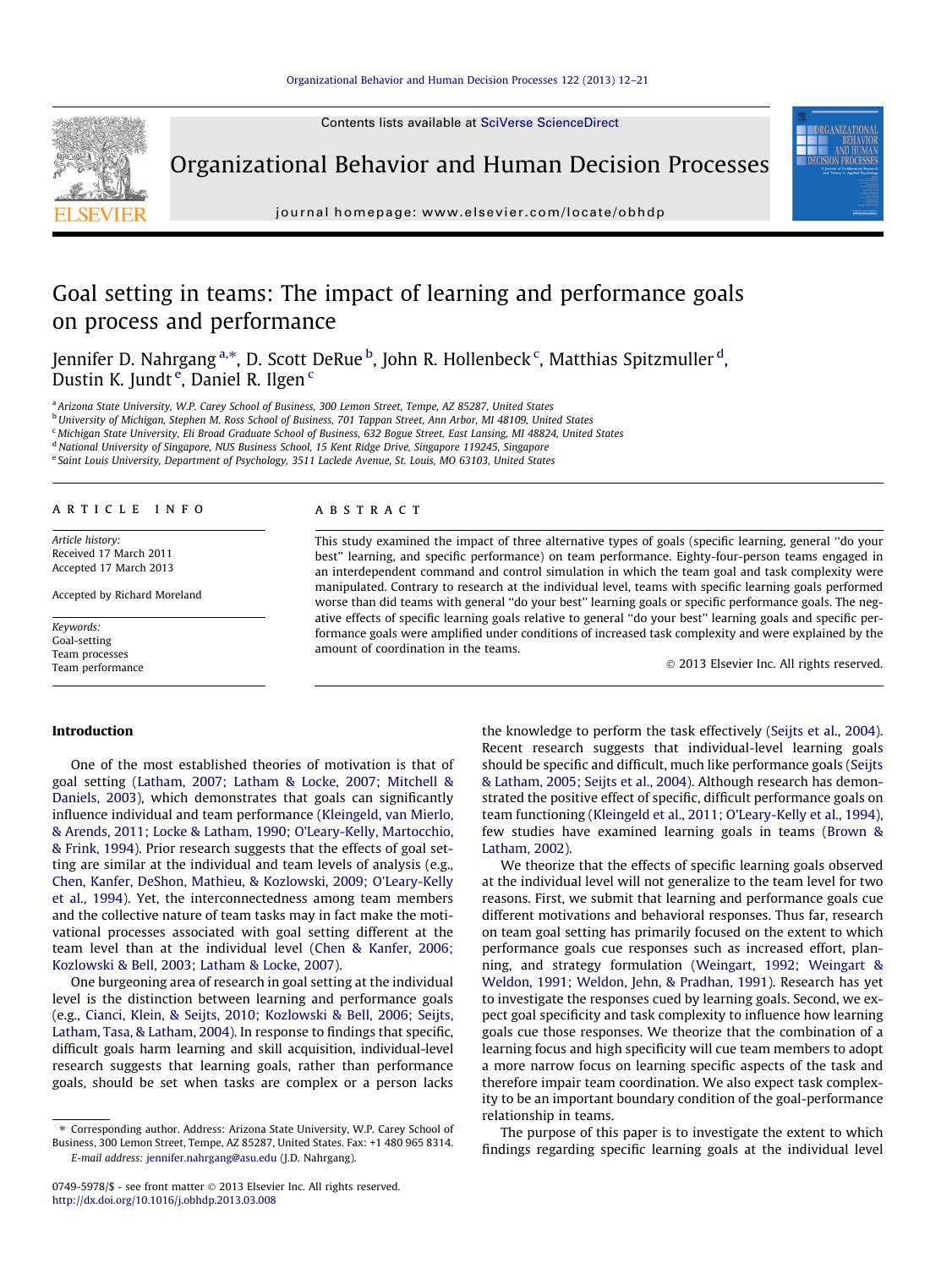([Seijts et al., 2004\)](#page--1-0) generalize to the team level, and to understand the mechanism through which goal type (learning, performance) and specificity influence team performance. We propose that specific learning goals are less effective in team contexts than general ''do your best'' learning goals and specific performance goals, and that these differential effects operate through the process of team coordination. Finally, we expect these differential effects to be further amplified on complex tasks, resulting in a first-stage mediated moderation model ([Edwards & Lambert, 2007\)](#page--1-0).

#### Theory and hypotheses

### Learning and performance goals in teams: the role of team coordination

Group goals have two important dimensions. The first dimension, goal content, focuses team members on the results being sought ([Latham, 2007; Locke & Latham, 1990](#page--1-0)). Attention can be shifted to different results based on whether the goal has a learning or a performance focus, and this shift in focus cues different motivations and behavioral responses from team members ([DeShon & Gillespie, 2005; Dweck, 1986; Kozlowski & Bell, 2006;](#page--1-0) [Seijts et al., 2004\)](#page--1-0). The second dimension, goal specificity, reduces the interpretive leeway of the exact meaning of the goal ([Locke &](#page--1-0) [Latham, 1990](#page--1-0)), and thus can also alter behavioral responses.

We posit that the content and specificity of team goals will cue different responses, with a particular focus on how teams coordinate their efforts. Team coordination refers to the management of synchronous activities that align the pace and sequencing of team member's contributions towards goal accomplishment. Team coordination is closely intertwined with the task work of the team, includes both communication and support behaviors within the team, and is more heavily relied on for effective functioning when the interdependence among team members increases ([Marks, Mathieu,](#page--1-0) [& Zaccaro, 2001; Wittenbaum, Vaughan, & Stasser, 1998](#page--1-0)).

#### Specific learning goals versus general ''do your best'' learning goals

When goal content is learning, attention is focused on knowledge or skill acquisition [\(Seijts & Latham, 2005](#page--1-0)). Learning goals focus attention on mastering a task, discovering task-relevant strategies, and achieving learning objectives [\(DeShon & Gillespie,](#page--1-0) [2005; Locke & Latham, 2002; Seijts & Latham, 2005; Seijts et al.,](#page--1-0) [2004](#page--1-0)). Attention is explicitly directed to learning the task, and this learning focus initiates a search process to acquire the knowledge and skills needed to master the task. Team contexts, relative to individual contexts, create an opportunity for team members to distribute their attention, search for information, and pool their collective knowledge via information exchange [\(Latham & Locke,](#page--1-0) [2007](#page--1-0)). This collective search and information exchange process lies at the core of effective team learning [\(Edmondson, 1999; Ellis et al.,](#page--1-0) [2003; Gibson & Vermeulen, 2003\)](#page--1-0). Teams can also build transactive memories in which team members not only build their own knowledge, but also build knowledge about which team members possess other knowledge (e.g., [Moreland, 1999\)](#page--1-0) which leads to stronger team processes and performance [\(DeChurch & Mesmer-](#page--1-0)[Magnus, 2010\)](#page--1-0).

Exchanging information and supporting other team members are core aspects of team coordination and a key feature of teams ([Marks et al., 2001](#page--1-0)). We expect teams with learning goals to engage in more team coordination to achieve learning objectives and discover task-relevant strategies. This increase in team coordination allows team members to master the task, thereby improving team performance. Although a learning goal may focus the attention on learning and cue the need for team coordination, the specificity of the learning goal will be important in determining the level of team coordination. We hypothesize that a specific learning goal, rather than a general learning goal, will lead to lower team coordination and thus, lower team performance. There are two reasons for this hypothesis.

First, a specific learning goal narrows the focus of attention for all team members to learning individual aspects of the task ([Rothkopf & Billington, 1979](#page--1-0)). Thus, each team member focuses on learning the same set of specific objectives. Team members will also increase their focus on the specific learning objectives in order to reduce the apprehension and distraction which occurs from the mere presence of other team members [\(Geen, 1989, 1991\)](#page--1-0). Focusing on the narrow set of specific learning objectives makes it likely that there will be less information sharing in the team. Team members will only search for and share insights pertaining to those objectives, and are thus less likely to search for or share additional learning insights that are not specified in the learning goal. Prior research has shown that individuals with specific learning goals learn less about off-task material ([Rothkopf & Billington, 1979\)](#page--1-0). Likewise, focusing on a specific set of learning objectives directs attention away from supporting other team members in mastering the task.

Second, specific learning goals increase team members' perception of time pressure. Prior research shows that individuals given specific goals perceive greater time pressure than do individuals who receive ''do your best'' goals [\(Kanfer & Ackerman, 1989](#page--1-0)). High specificity in team learning goals may also lead to perceptions of increased time pressure. In team contexts, versus individual contexts, these perceptions of time pressure can lead team members to focus on a restricted range of task-relevant cues [\(Karau & Kelly,](#page--1-0) [1992; Kelly & Karau, 1999](#page--1-0)) and limit the degree of information exchange among team members, something that is essential for effective team coordination [\(Kelly & Loving, 2004\)](#page--1-0). Likewise, due to perceptions of increased time pressure, attention will be directed to specific learning objectives and away from supporting other team members in mastering the task.

Hypothesis 1. Teams with specific learning goals will have lower team performance relative to teams with general ''do your best'' learning goals.

Hypothesis 2. The negative effect of specific learning goals on team performance relative to general ''do your best'' learning goals will be mediated by lower team coordination.

#### Specific learning goals versus specific performance goals

When goal content is performance, attention is focused on demonstrating skill through achieving certain outcomes ([DeShon &](#page--1-0) [Gillespie, 2005; Seijts & Latham, 2005](#page--1-0)). Performance goals aim at attaining a standard of task proficiency or achieving a task outcome ([Seijts et al., 2004\)](#page--1-0). With performance goals, there is less emphasis on searching for information, because the knowledge and skills needed to achieve the performance goal are generally considered a given. Rather than initiating a search for the knowledge and skills needed to perform the task, performance goals cue behaviors that allow individuals to demonstrate their skills and achieve the desired performance level ([Latham & Locke,](#page--1-0) [2007](#page--1-0)). Similar to specific learning goals, we also expect that specific performance goals will narrow team members' attention to achieving specific standards of team performance. We hypothesize that teams with specific learning goals, relative to teams with specific performance goals, will engage in less team coordination, and